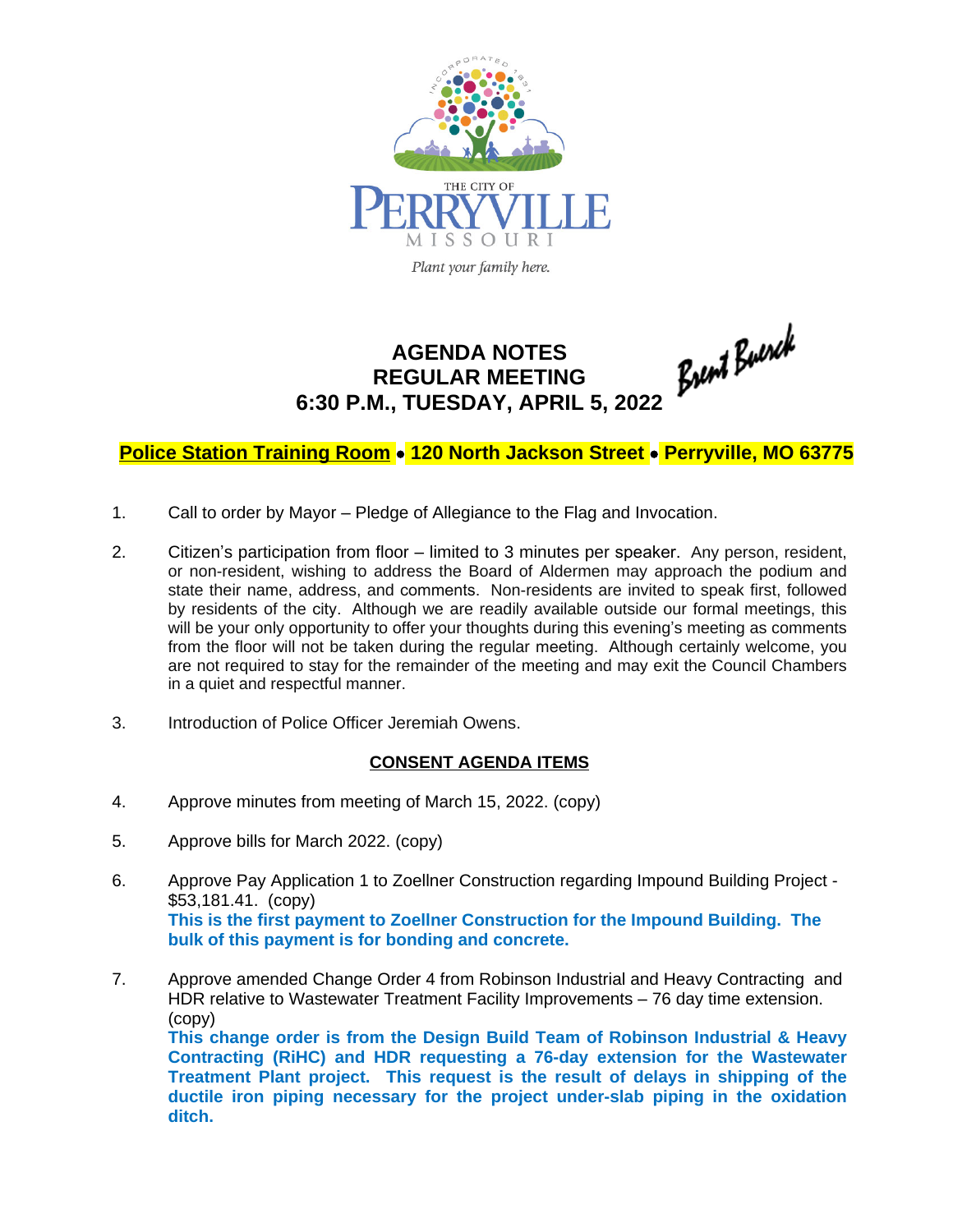- 8. Approve Pay Estimate 6 (Final) from Lappe Cement Finishing, Inc., relative to 2021 Street Improvements Project - \$44,965.06. (copy) **This is the final invoice for the North Parkview street reconstruction and water line project.**
- 9. Approve Quote received from Franklin Miller, Inc., relative to purchase of a Bulk Water Fill Station - \$44,600.00. (copy) **At the Board's direction, staff has researched the options and collected quotes for a bulk water filler to be located in the Industrial Park. Staff would like to get this ordered now so it can be installed towards the beginning of summer as opposed to the end of summer.**
- 10. Approve service agreement with Charter Communications Operating, LLC relative to Spectrum Enterprise service to the Wastewater Treatment Plant at 1131 Hidden Valley Lane. (copy) **The fiber internet access to the new Wastewater Treatment Plant was negotiated with Charter Communications. Per our updated Purchasing Policy, purchases such as internet may be approved by motion of the Board.**
- 11. Approve declaration of 2021 Residential Surplus Funds in the amount of \$86,553.26 relative to I55/Hwy 51 TIF and acknowledge that said funds were never collected by the TIF but were disbursed to the taxing entities by the County of Perry. (copy) **In accordance with our Tax Increment Financing (TIF) plans and agreements, all residential property taxes are declared as surplus and distributed to the taxing entities (instead of being collected by the TIF District). It is necessary for auditing purposes to have record of its being declared surplus by the Board of Aldermen, so it is presented here for Board approval.**
- 12. Approve declaration of 2021 Residential Surplus Funds in the amount of \$874.00 relative to Downtown Perryville TIF and acknowledge that said funds were never collected by the TIF but were disbursed to the taxing entities by the County of Perry. (copy) **See Item 11 above.**
- 13. Approve renewal of engagement with Beussink, Hey, Roe & Stroder, LLC for the 2021-22 auditing services. (copy) **This will extend the agreement with our auditors for another year at the same price as last year (\$25,000).**
- 14. Approve nomination and reappointment of Jacob Crawford, Jennifer Crawford, and John Crawford as Directors for the Perry Plaza Community Improvement District to each serve a term of four years, expiring April 5, 2026. **The initial term of the above officers for the Perry Plaza CID has expired. They have been nominated to serve additional four year terms. By-laws for the Perry Plaza CID require the official appointments be made by the Mayor with consent of the Board of Aldermen.**
- 15. Acknowledge selection of contractor for the **foundation** portion of the Technical Education Facility Project from Robinson Industrial and Heavy Contracting (Construction Manager At-Risk) - \$530,891 plus mobilization costs. (copy) **The rest of the packages are out for bids and will soon be presented to the Board as part of our process to establish the project's Greatest Maximum Price (GMP). In the meantime, we would like to get started on the foundation work so we can keep the**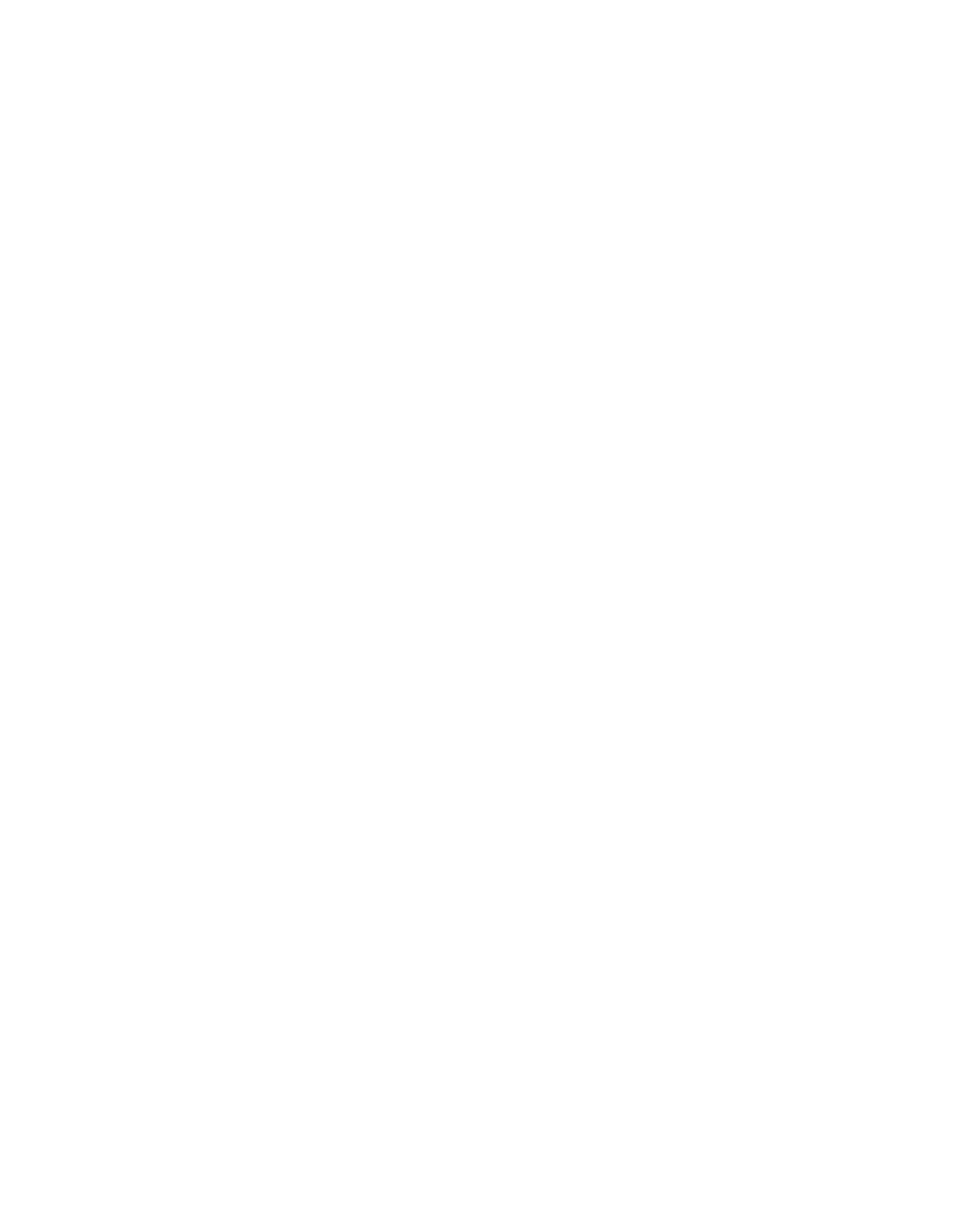**project moving along. Although the choice of contractor belongs to RiHC, we wanted to make the Board aware of the pricing and the decision to proceed. Lappe Cement Finishing, Inc., was both the lowest bidder and recommended contractor.**

- 16. Acknowledge selection of contractor for the **plumbing** portion of the Technical Education Facility Project from Robinson Industrial and Heavy Contracting (Construction Manager At-Risk) - \$381,615 plus mobilization costs. (copy) **See Item 15 above. Winkler Plumbing & Heating, Inc. was both the lowest bidder and recommended contractor**
- 17. Approve recommendation from Public Works Director Layton of items to be placed on the Purple Wave Auction site. (copy) **Staff has provided a memo listing surplus items that are ready for public auction.**
- 18. Approve recommendation from Assistant Chief Jones to dispose of surplus property removed from the Impound Building per the City's Purchasing Policy. (copy) **The Fire Department and Police Department have been moving items out of the current Impound Building. During this process, they have discovered items that were no longer useful and have asked that these items be disposed of per our Purchasing Policy. The majority of these items will be disposed of or sold by the City for scrap value as they are antiquated and have no other value (e.g. police cages made for earlier makes and models no longer in service).**
- 19. Approve request from River Hills Antique Tractor Club regarding Old Timers Days held on Saturday and Sunday, May 28-29, 2022. (copy) **This is an annual event occurring over Memorial Day weekend that we have traditionally supported with trash service and police traffic control during the parade.**
- 20. Approve request to reschedule Immanuel Lutheran Church and School 5K Walk/Run fundraiser to May 21, 2022. (copy) **This request was originally approved at the January 4 th meeting. They are requesting the date be changed to May 21st because there is another 5K Run scheduled on the TG Trail on their original date.**
- 21. Approve request from Hiway Rodders Car Club to close streets for the Mayfest Car Show on May 7, 2021. (copy) **This is an annual event associated with the Chamber's Mayfest and supported by the Knights of Columbus. South Church Street and South Shelby Street would be closed on May 7 th from 7am to 4pm. They are also requesting that St. Joseph Street be closed from Shelby to West Street. (Note that the Board has already approved the Chamber's request to close St. Joseph at West Street through the Square.)**
- 22. Approve request from Rotary Club regarding the fireworks display at City Park to be held on Sunday, July 3, 2021. (copy) **This is a very popular, free experience for the entire community and is one of the Rotary's signature events. This year the city and county have agreed to support the event by matching the funds raised by the Rotary Club. Included in their letter is the request for fire department support and the use of Tray's Kettle Corn at the event.**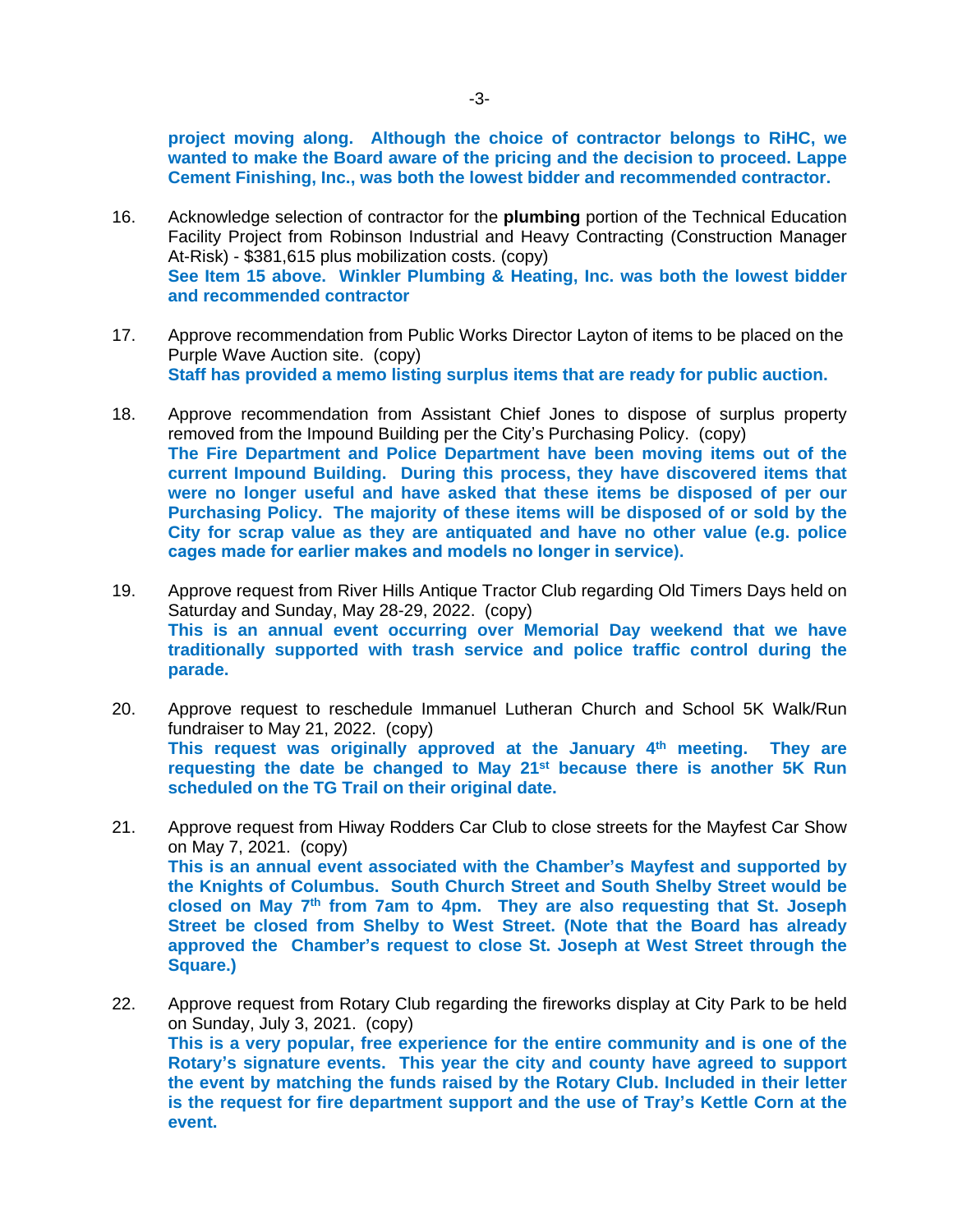- 23. Approve request from Heroes for Kids to waive Perry Park Center fees for their July 16th Comic Con Charitable Event. (copy) **This annual event is growing in stature every year. They would again like to see the park center donated so they can host their event here in Perryville with all proceeds going to charity.**
- 24. Approve request from the American Tractor Museum to designate a portion of North Main Street as "Tractor Alley" and authorize city employees to hang banners provided by the Museum. (copy) **The American Tractor Museum has requested to designate a portion of Main Street, from the Square to the Catalyst Center, as "Tractor Alley" by hanging banners featuring some of their tractors along that stretch of the street. Staff supports this request as it will bring additional attention to the American Tractor Museum and support the efforts of the Heritage Tourism as well as bring additional attention to the community.**
- 25. Reapprove 2022-23 Pay Plan with revisions. (copy) **The accepted pay plan converted the pay grades from alphabetical to numerical order. Originally thought to be a good idea as it would indicate the Board had adopted a "new" structure, the changes conflicted with other City ordinances that reference the original letter designations. As opposed to changing these existing ordinances, staff has elected to ask the Board to readopt the same pay plan approved by the Board (at our last meeting) but now with letters instead of numbers to designate grades. Additionally, the position title of "utility info technician" was omitted from the previously approved pay plan as CBIZ simply combined that position under the "utility locator" title. Although determined to fall on the same grade, staff believes these positions have distinct duties and, as such, should continue to have separate titles. This, too, has been corrected on this final version.**

## **END OF CONSENT AGENDA**

- 26. Decision regarding special use permit request from Laurie LaGrone to sell flowers from her greenhouse at 1805 Old St. Mary's Road. (copy) **Laurie LaGrone, has asked to sell flowers from the greenhouse located at the side of her house located at 1805 Old St. Mary's Rd. She said neighbors asked if she would sell her flowers last year and she did not want to violate any rules. This item was previously presented to P&Z and recommended for denial. (staff has confirmed a quorum was present for this P&Z meeting and decision). Upon further research, the City Attorney has determined the following based on existing city ordinances (as detailed in the attached legal opinion):**
	- **a) Ms. LaGrone may sell flowers at a stand at her house but only if she grows them on her property.**
	- **b) The Board must deny her special use permit based on the findings of the P&Z Board.**
	- **c) Because she has a business license for all of the items that she wants to sell, she cannot sell anything covered by that license at a yard sale. It is the license that is preventing this.**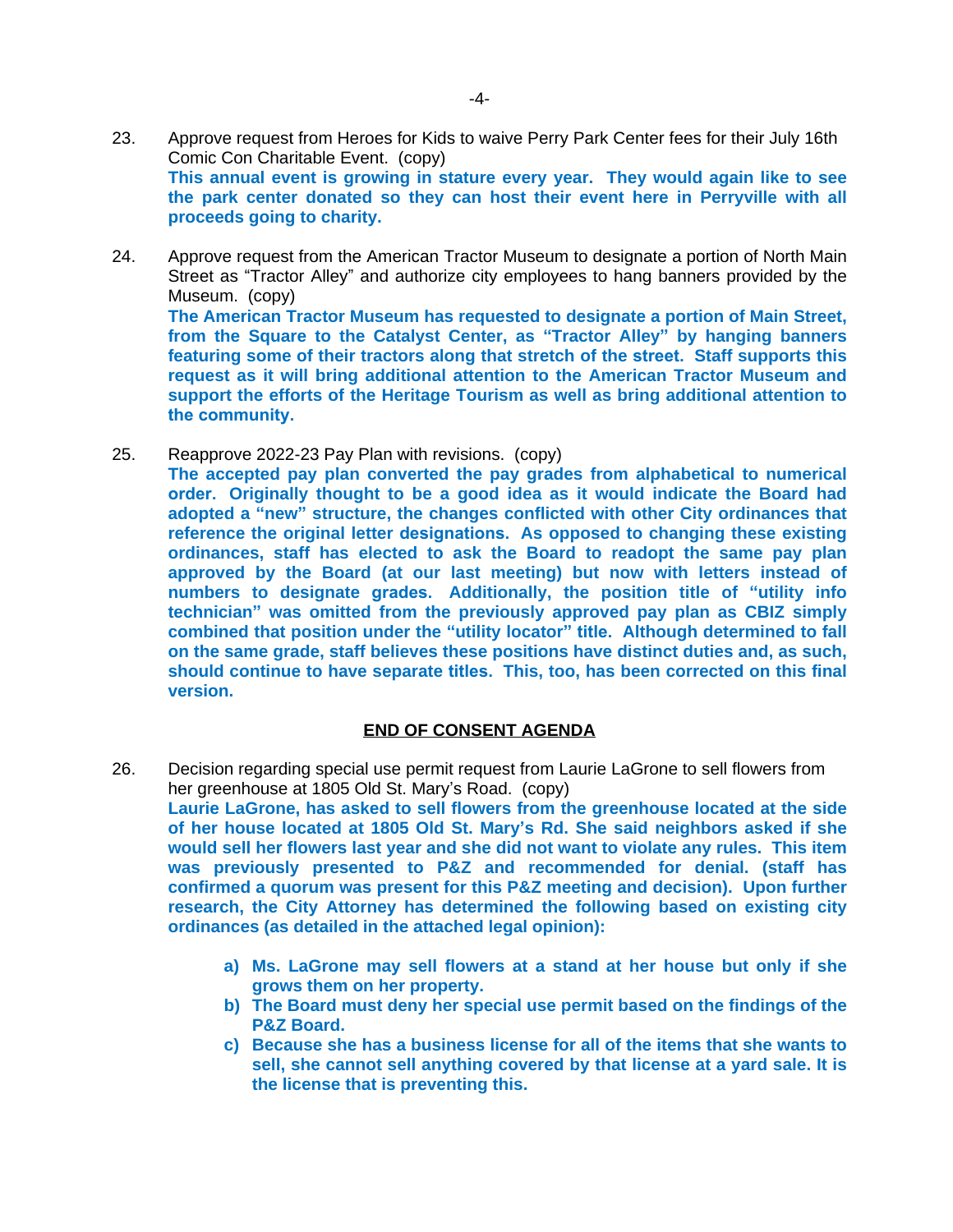27. Bill No. 6281 for Ordinance No. 6498 - Entering into Supplement No. 1 to the Aviation Project Consultant Agreement with Crawford, Murphy & Tilly, Inc., relative to Project 20- 063A-2 regarding Reconstruction of the Perryville Regional Airport Southeast Taxiway and East Apron Taxilane at the Perryville Regional Airport – second reading and final passage. (copy) **Plans are now ready for this taxiway/apron rehabilitation project at the Perryville Regional Airport. This project is necessary to repair aged and damaged concrete around the airport and is 100% funded by MoDOT. Staff believes it could lead the**

**way for a future project to reconstruct the entire runway (some of which dates back**

28. Bill No. 6282 for Ordinance No. 6499 – Entering into an agreement with KimHEC relative to pretreatment program and NPDES permit assistance - second reading and final passage. (copy) **KimHEC is a long-standing and trusted partner assisting the City with our industrial pretreatment program. This will renew her contract with the City of Perryville for another year.**

**to World War II).** 

- 29. Bill No. 6283 for Ordinance No. 6500 Entering into an agreement with Aramark Uniform Services relative to uniforms and janitorial supplies for the City of Perryville - second reading and final passage. (copy) **It is time to renew the uniform contract for public works. This is being done through a quote process. The Aramark bid was received after the requested deadline, but upon further contact, it was found in the salesman junk filter. The other vendor quotes were never shared with Aramark and, as such, staff recommends accepting the bid and extending our contract with Aramark.**
- 30. Bill No. 6284 for Ordinance No. 6501 Entering into an agreement with Riverside Regional Library relative to renewal of lease for designated library space at the Perry Park Center - second reading and final passage. (copy) **As previously discussed with the Board, the library's current lease recently expired. It is presented here for renewal and includes an inflationary adjustment of approximately 15.5%.**
- 31. Bill No. 6285 for Ordinance No. 6502 Accepting easement deed from Rozier Mercantile Company - second reading and final passage. (copy) **This easement provides for the utility extensions needed for the new fire house along Perryville Boulevard.**
- 32. Bill No. 6286 for Ordinance No. 6503 Accepting annexation from Randy E. and Brenda K. Lorenz - second reading and final passage. (copy) **The Lorenz's live along North Kingshighway. They are one of the remaining county properties interspersed among City properties and would like to annex into the City for sewer services. Staff is highly supportive of this and, similar to other nearby properties, sewer connection fees will again be waived. Staff will continue to work through other details such as water and natural gas service as the process unfolds.**
- 33. Bill No. 6287 for Ordinance No. 6504 Entering into an agreement with Ranken Technical College relative to the Perryville Technical Education Campus - second reading and final passage. (copy) **This contract details the City's relationship with Ranken relative to the P-TECh campus.**